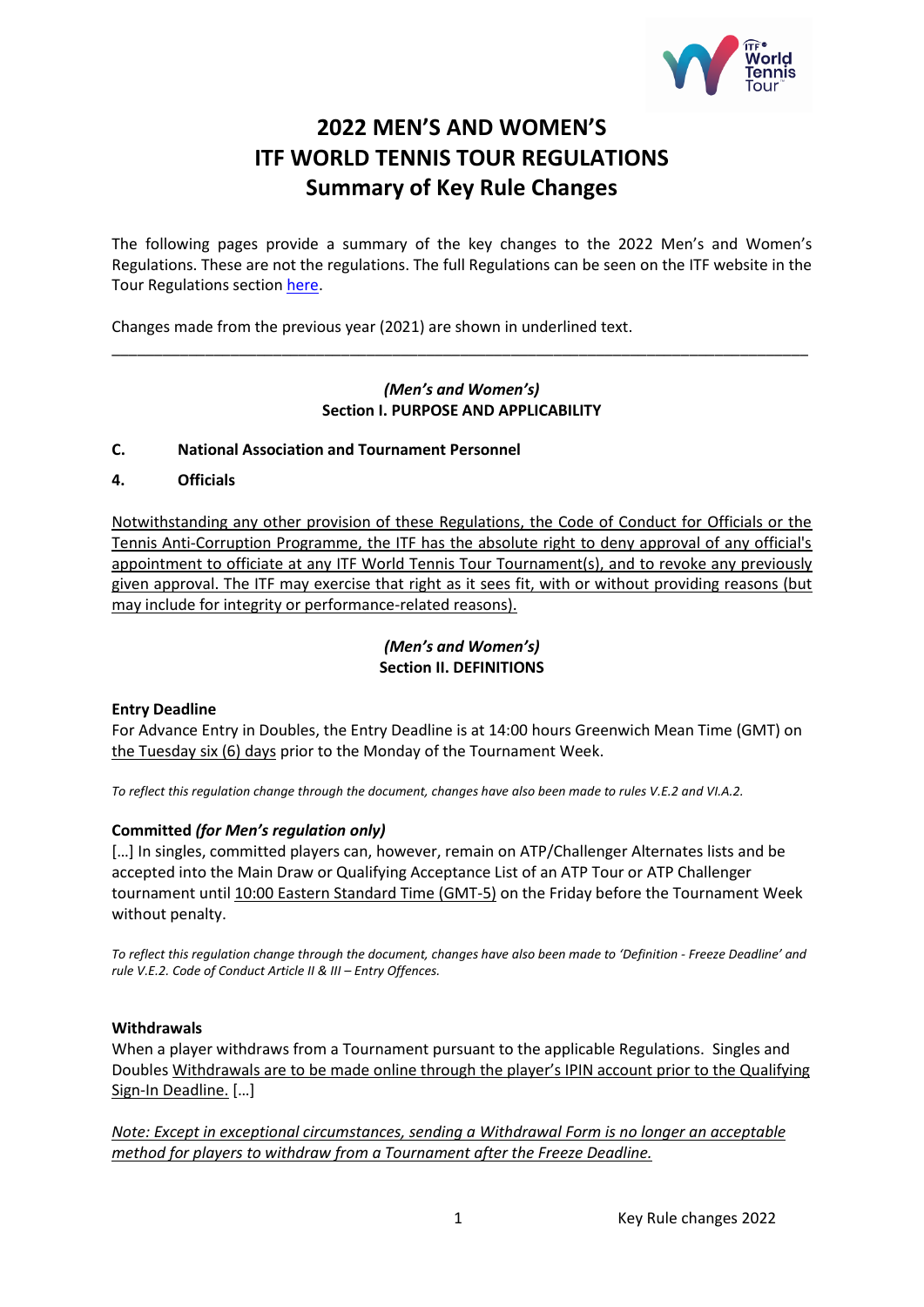

*The change to withdrawing online after the freeze deadline will apply from the tournament week, 17 th January 2022. Prior to that the withdrawal form method will apply. Various changes have been made to the regulations to reflect this new rule including 'Definition – Withdrawal Form' and rule V.B, V.E.2, V.F, V.I, VI.A.1, VI.A.4. Code of Conduct Article II & III – Entry Offences.*

## *(Men's)* **Section III. MEN'S ITF WORLD TENNIS TOUR TOURNAMENTS**

#### **C. Tournament Events**

For every four (4) Men's ITF World Tennis Tour tournaments organised at the \$15,000 level, National Associations are required to organise at least one (1) Men's tournament at the \$25,000 level.

#### *(Women's)* **Section III. WOMEN'S ITF WORLD TENNIS TOUR TOURNAMENTS**

#### **D. Tournament Events**

For every four (4) Women's ITF World Tennis Tour tournaments organised at the \$15,000 level, National Associations are required to organise at least one (1) Women's tournament at the \$25,000, \$60,000, \$80,000, or \$100,000 level.

#### *(Men's and Women's)* **Section III. [MEN's / WOMEN'S] ITF WORLD TENNIS TOUR TOURNAMENTS**

#### **J. Junior Player Images**

Notwithstanding Regulation I above, it is prohibited for any Covered Person to obtain, transmit, store or distribute any images and/or recordings (whether audio or visual) of junior players (being players who are under 18 years of age), unless they are the parent or legal guardian of the player, without the express written authorisation (which includes permission about how the image(s) will be used) of i) the parent or legal guardian of the player, and ii) the ITF Supervisor. Images and/or recordings taken with permission under this Regulation must be exclusively of tennis matches, practice or the presentation of trophies. Please see the ITF's *Process for ITF Tournament Supervisors, Coaches and Parents on Video Recording of Junior Matches For Performance Analysis.*

## *(Men's)* **Section V. SINGLES ENTRIES AND WITHDRAWALS**

## **I. Wild Cards**

As stated in the Code of Conduct in Article II, B.4., a player who is Committed by way of Entry or Wild Card to a Tournament may only accept the offer of a Wild Card into another Tournament in the same week, if the Player makes an official late withdrawal before the Qualifying Sign-in Deadline and the Player meets one of the two requirements below:

- i) A player accepted into Qualifying of a Men's ITF World Tennis Tour Tournament is nominated to receive a Wild Card into the Main Draw of another Professional tournament (ITF, ATP or Grand Slam) (i.e. moving from Qualifying to Main Draw);
- ii) A player accepted into Qualifying or Main Draw of a Men's ITF World Tennis Tour Tournament is nominated to receive a Wild Card into the Qualifying or Main Draw of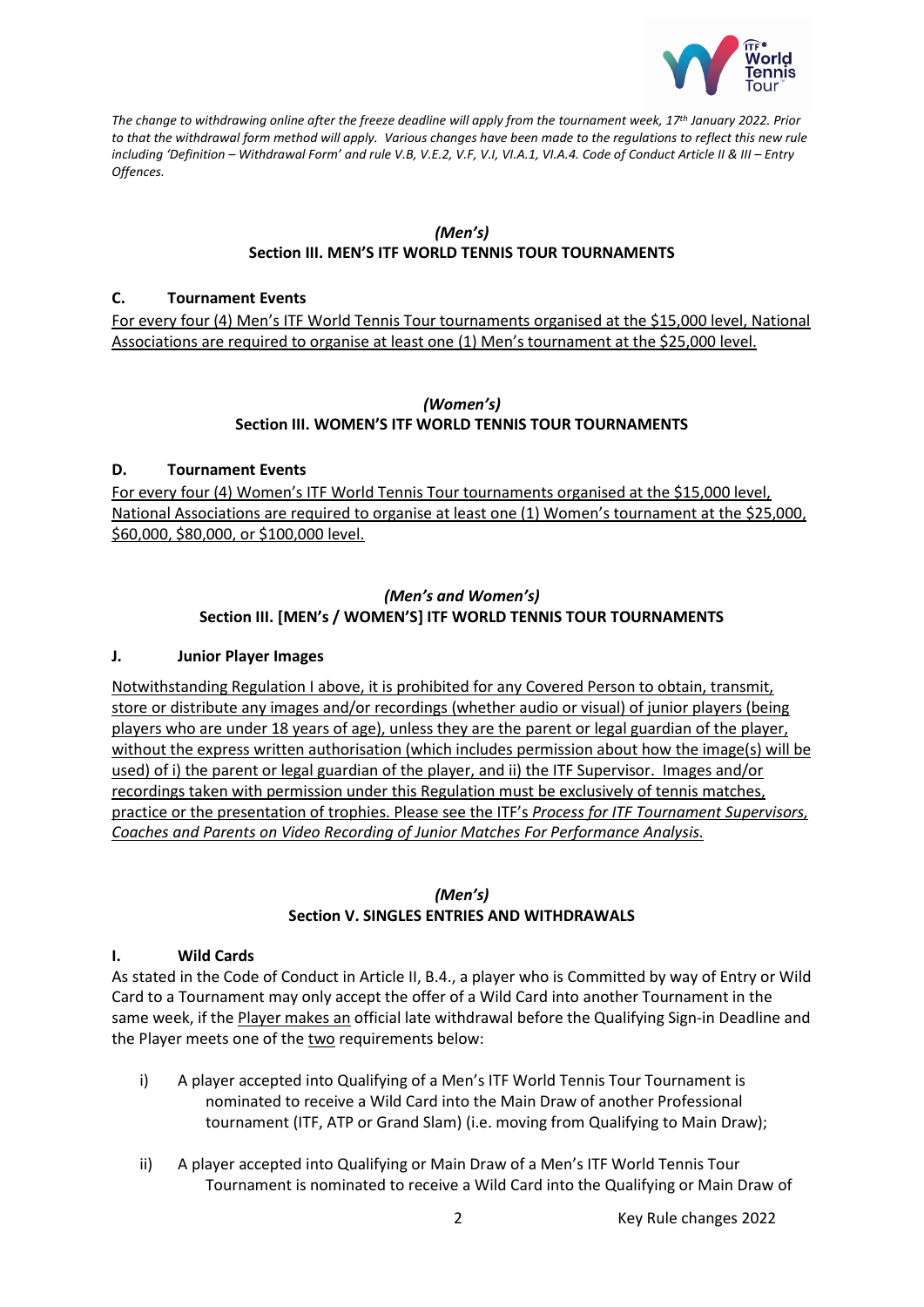

another Professional tournament in a higher prize money category (ITF, ATP Tour, ATP Challenger or Grand Slam) (example \$15,000 to \$25,000.)

The 2022 regulations have removed the 'third requirement' from the 2021 regulations. **iii) A player accepted into the** Qualifying or Main Draw of a Men's ITF World Tennis Tour Tournament is nominated to receive a Wild Card into the Qualifying or Main Draw or Qualifying of a Challenger or ATP Tour event., provided 1) the wild card is for a tournament in the same country as the player's official nationality, and 2) the Tournament Organiser from the ITF World Tennis Tour tournament provides a written release to the player.

*To reflect this regulation change through the document, changes have also been made to Code of Conduct Article II.B.4.v.*

#### *(Women's)* **Section V. SINGLES ENTRIES AND WITHDRAWALS**

#### **I. Wild Cards**

Players who are not subject to the AER may receive during a calendar year a maximum number of Wild Cards as follows:

#### *\$25,000-\$100,000 Tournaments*

a) Six (6) wild cards into singles at \$25,000-\$100,000 Tournaments on the Women's ITF World Tennis Tour, with a maximum of three (3) of these allowed in the Main Draw. In addition to these wild cards, a player who wins one (1) or more matches at a tournament where they are allocated a Main Draw wild card will receive an additional Main Draw wild card for use in the same calendar year (a "Merited Increase"). A player can receive up to 3 Merited Increases each year at \$25,000-\$100,000 level (i.e. 6 Main Draw wild cards in total, in addition to 3 Qualifying wild cards). For the purposes of determining the Merited Increases, wins by retirement or default (after the match has started) count as wins, but byes and walkovers do not; and

#### *\$15,000 Tournaments*

a) Six (6) wild cards into singles at \$15,000 Tournaments on the Women's ITF World Tennis Tour, with a maximum of three (3) of these allowed in the Main Draw. In addition to these wild cards, a player who wins one (1) or more matches at a tournament where they are allocated a Main Draw wild card will receive an additional Main Draw wild card for use in the same calendar year (a "Merited Increase"). A player is able to receive up to 3 Merited Increases for Main Draw wild cards each year at \$15,000 level (i.e. 6 Main Draw wild cards in total, in addition to 3 Qualifying wild cards). For the purposes of determining the Merited Increases, wins by retirement or default (after the match has started) count as wins, but byes and walkovers do not; and

## *(Men's and Women's)* **Section VI. DOUBLES ENTRIES AND WITHDRAWALS**

## **A. Advance Entry at \$25,000 Tournaments**

## **2. Doubles Entry Deadline**

The Doubles Entry Deadline is at 14:00 hours GMT on Tuesday, 6 days prior to the Tournament. In the event of any technical issues that prevent the ITF from processing the Doubles Entry Deadline 6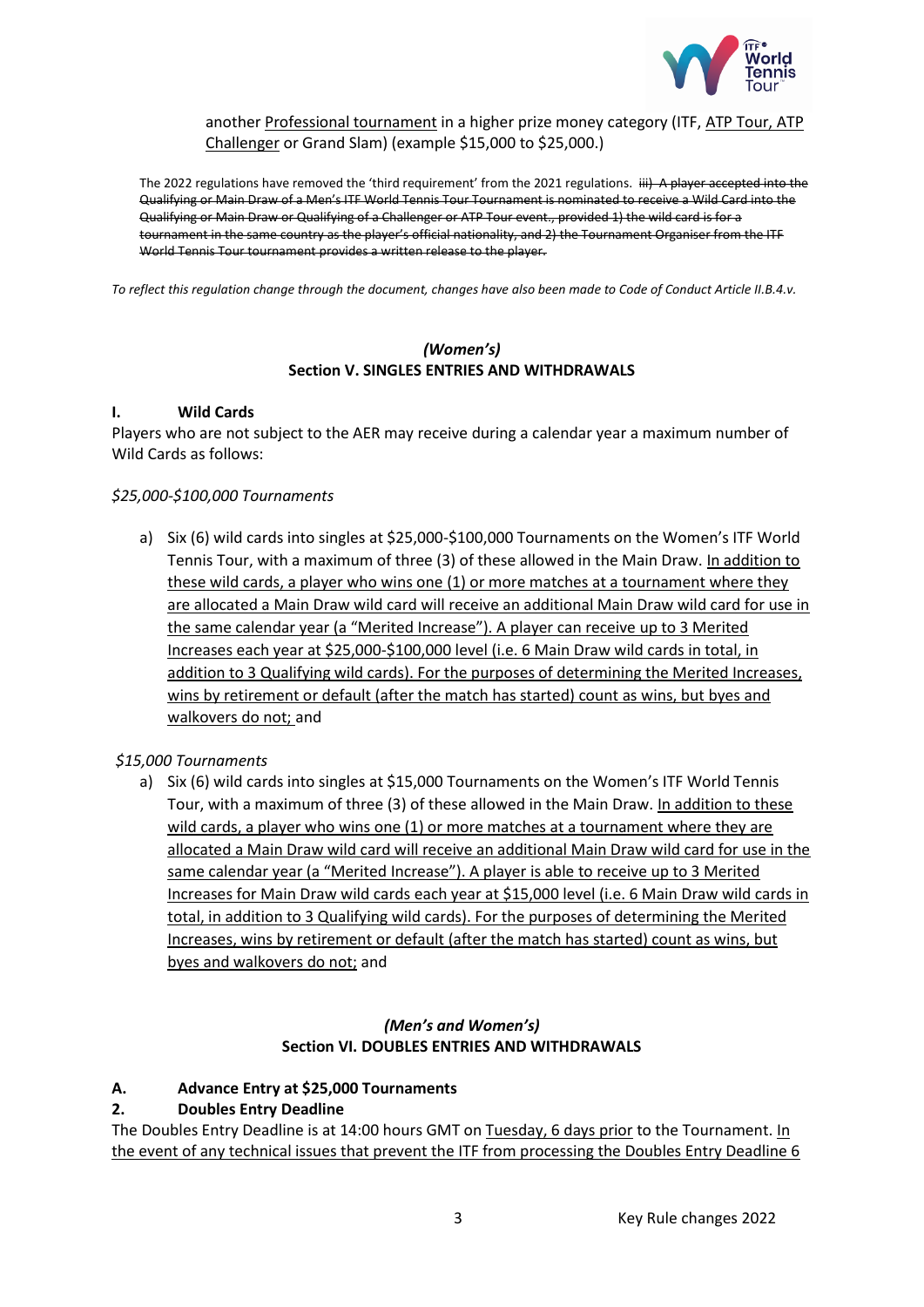

days prior to the tournament, then the Doubles Entry Deadline in that week will revert to On-Site entry.

### *(Men's and Women's)* **Section VII. SYSTEMS OF MERIT**

## **A. Singles System of Merit at \$15,000 Tournaments**

## **4. Method D – Junior Reserved**

Entered players with an approved ITF Combined Junior Ranking of 1-100 shall be selected for a maximum of three (3) Main Draw places. A Top 100 ITF Combined Junior Ranking can be achieved in 2 ways:

ii) "Carry-over" ITF Junior ranking

In addition, players born in 2003 may carry over their 20 December 2021 ITF Combined Junior ranking for the purposes of entering \$15,000 Tournaments until the week in which they turn 19 years of age. The Monday of each week determines the player's age for that week. Thus, a player who is 18 on Monday but turns 19 on Tuesday would be eligible to use their ITF Combined Junior Ranking for that week but would no longer be able to use their ITF Combined Junior Ranking the following week.

## **E. Doubles System of Merit at \$25,000 Tournaments**

Each Tournament will have a Doubles competition for 16 teams, with teams entering as follows:

• Up to seven (7) teams by Advance Entry

The teams will be selected in accordance with their combined Doubles' Rankings added together and the total used to determine acceptances as of the Monday seven (7) days before the Tournament Week.

## *(Men's)* **Section VIII. DRAWS**

## **A. Composition of Draws**

# **1. Singles**

a) Qualifying

Subject to the paragraph directly below, the singles Qualifying draw size at all \$15,000 and \$25,000 Tournaments must be either 32 48, or 64 players. All draw sizes are subject to ITF approval during the Tournament Application process.

## *(Women's)* **Section VIII. DRAWS**

# **A. Composition of Draws**

- **1. Singles**
- a) Qualifying (\$15,000-\$100,000)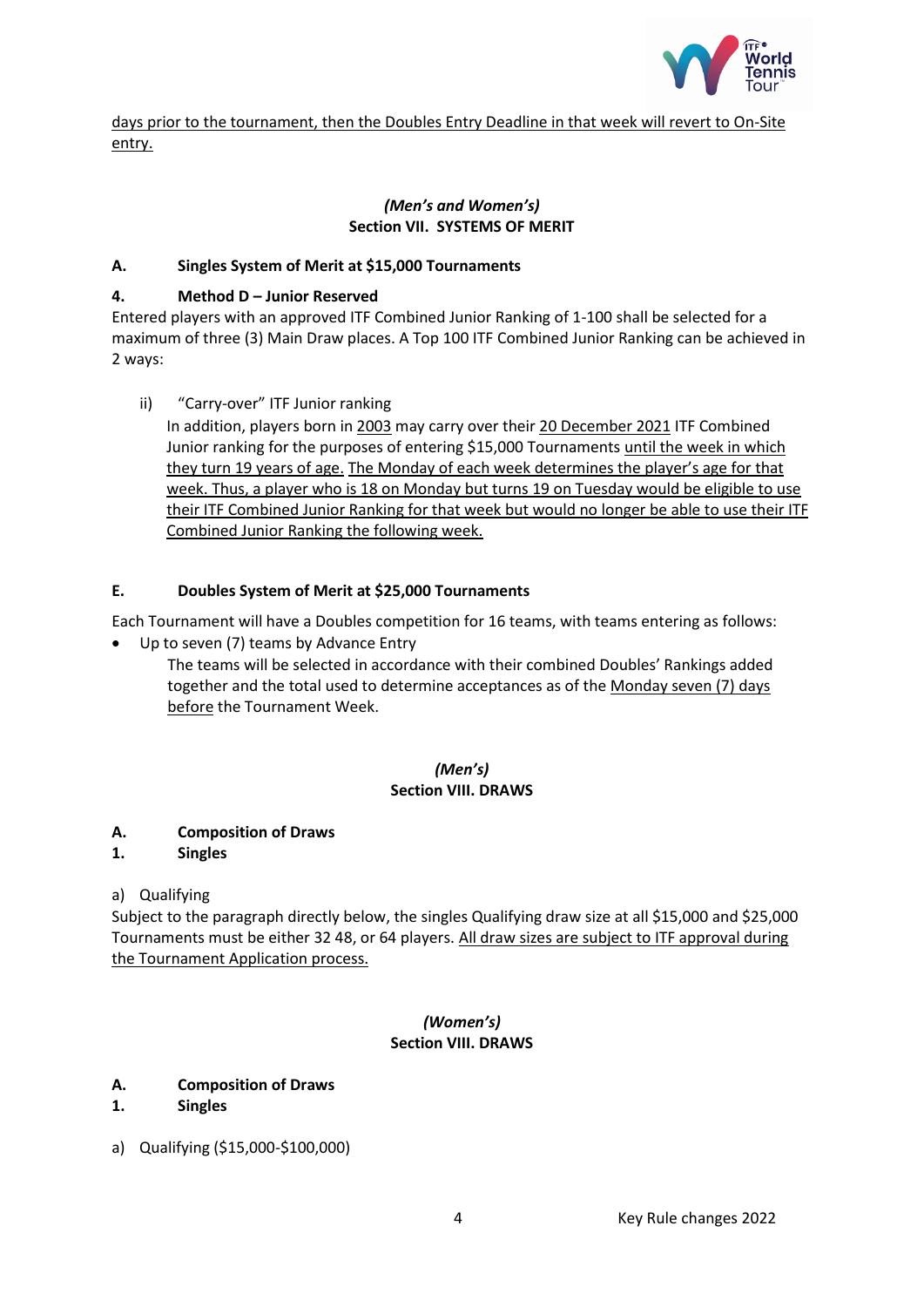

Subject to the paragraph directly below, the singles Qualifying draw size at all Women's ITF World Tennis Tour Tournaments must be either 32, 48 or 64 players. All draw sizes are subject to ITF approval during the Tournament Application process, especially tournaments with prize money of \$60,000, \$80,000, and \$100,000 where Qualifying draw sizes larger than 32 players will only be approved by exception in weeks of few playing opportunities.

[…]

## b) Main Draw

The singles Main Draws shall consist of 32 players at \$15,000 Tournaments and shall consist of 32 or 48 players at \$25,000 - \$100,000 Tournaments. Tournaments running 48 player Main Draws must have a 32 qualifying draw. All draw sizes are subject to ITF approval during the Tournament Application process.

#### *(Men's)* **Section XII. PRIZE MONEY AND ATP/ITF POINTS**

#### **C. Defaults, Byes, Withdrawals and Retirements**

## **4. Withdrawals and Retirements**

- a) A doubles team withdrawing or retiring after the first round, or that retires in any round, will receive loser's points and loser's prize money from the previous round unless one of the following exceptions below is applicable in which case both players will receive loser's points and loser's prize money from the round in which they withdraw or retire. The player causing the withdrawal or retirement will not be allowed to play in any other tennis Tournament starting Monday of the next Tournament Week (unless he is still playing in singles). The exceptions are:
	- i. neither player was in the singles main draw;
	- ii. both players used, or could have used, their ATP/ITF doubles ranking for entry into the doubles draw (does not apply to wild card teams);
	- iii. the retiring/withdrawing player is still in the singles competition and at the time of the medical examination is declared unfit to play in the singles of that event or, if no longer involved in the singles competition of that event, is forced to withdraw from the singles or doubles of a tournament in the following week;
	- iv. if the retiring/withdrawing player was not in the singles draw of that event and is forced to withdraw from the following week's event (single or doubles);
	- v. if the retiring/withdrawing player had withdrawn/retired from his singles match, which was scheduled the same day, or if the doubles match is scheduled for a following day the player is examined by the tournament Doctor and is declared unfit for competition in the doubles event; or
	- vi. the retiring/withdrawing player had withdrawn/retired from his doubles match due to confirmed COVID-19 positive test result, or was ruled ineligible to compete by the Supervisor based on recommendation from the Tournament Doctor in consultation with the COVID Officer and/or Public Health Authorities for suspected COVID-19 infection, or was quarantined/isolated due to being in close contact with a confirmed COVID-19 case.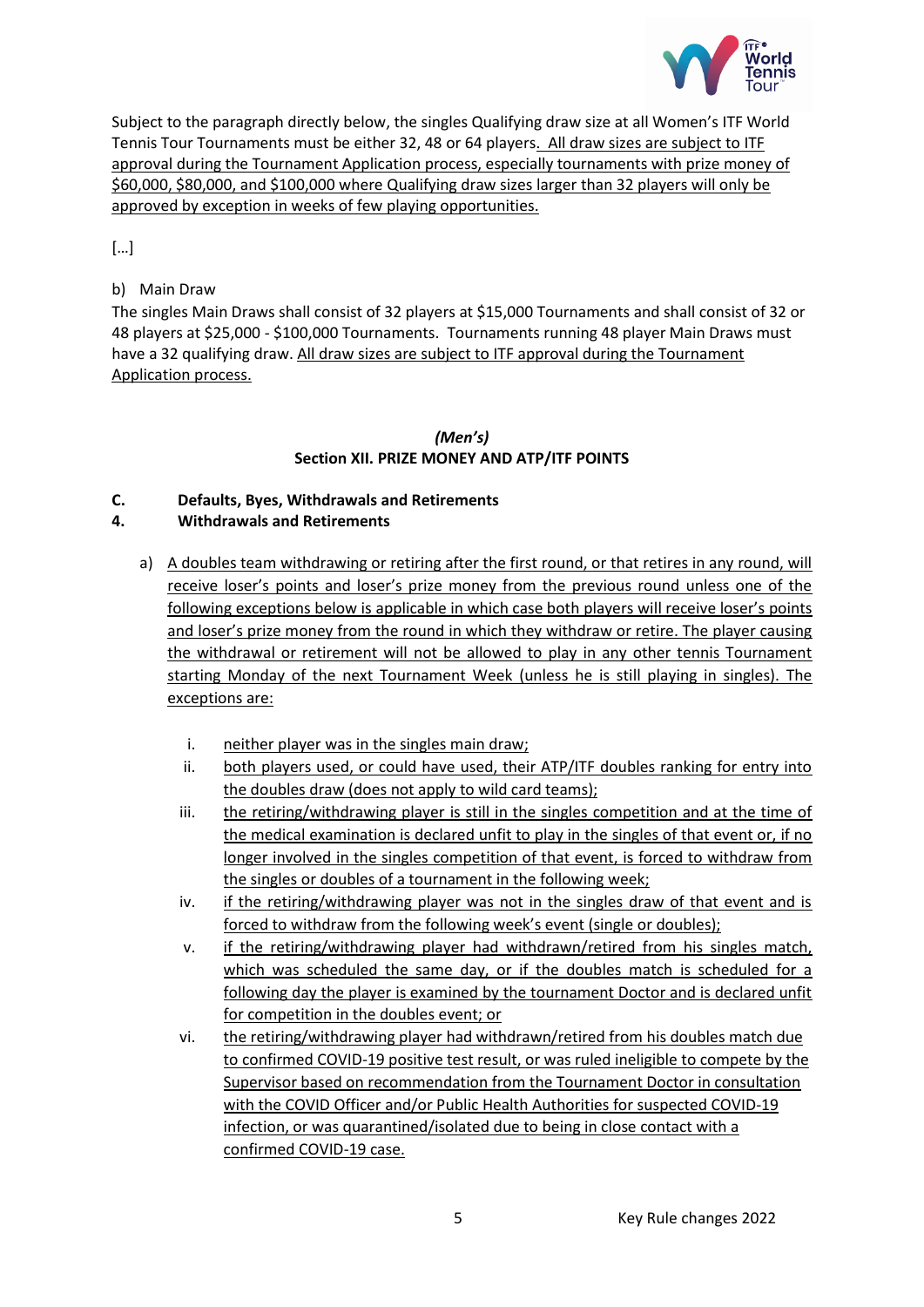

## *(Men's and Women's)* **Section XIII. ITF WORLD TENNIS RANKINGS**

## **A. Introduction**

ITF World Tennis Ranking points are also awarded in ITF World Tennis Tour Tournaments. The ITF World Tennis Ranking system is a 52-week, cumulative system in which the number of Tournament results that comprise a player's ranking is capped at a player's best fourteen (14) Tournament results for singles and best fourteen (14) Tournament results for doubles. This system was modified in 2020 and again 2021 due to the Covid-19 pandemic. Points from all tournaments played 4th March 2019 onwards were frozen and therefore eligible to be counted amongst a player's best fourteen (14) tournaments. Subject to any further amendments, the ITF World Tennis Ranking is scheduled to return to a 52-week system in Week 1 of 2023 by the following procedure:

- All remaining points from 2019 (March to December) drop on 4<sup>th</sup> April 2022.
- Points from 2020 drop on a weekly basis from January 2022.
- Points from 2021 are dropped on a weekly basis, as normal during 2022.
- Ranking returns to a 52-week system in Week 1 2023.

#### **(Appendices) APPENDIX D 2021 JUNIOR EXEMPT PROJECT**

A JE Application Form must be completed by each player and sent to the ITF. Applications received by or on 3 January 2022, for published tournaments in the calendar, will be processed by the ITF and tournaments allocated based on a player's position in the ITF Top 20 year-end junior ranking list in 2021. If two or more players apply for the same tournament, the JE position will be allocated to the player with the highest year-end junior ranking.

All applications received after 3 January 2022 will be treated in the order that they are received. A player may change/add tournaments at any point during the year as more tournaments are added on the ITF World Tennis Tour calendar. However, the player is required to request to the ITF the use of their Junior Exempt position at least one (1) week before the relevant entry deadline.

The ITF will not enter a player into a tournament allocated to a player under the JE Project. It is the responsibility of the player to enter into an allocated tournament by using the player's IPIN account.

If at the Entry Deadline, or at any time until the Freeze Deadline, a player moves into a Main Draw position as a result of their ranking, and the JE allocated to the player is not required, then the JE allocation shall be retained by the player for future use.

If after the Freeze Deadline a player moves into the Main Draw as a result of their own ranking, and the JE allocated to the player is not required, then the JE allocation shall not be retained by the player for a future use.

After being allocated a JE place, if a player withdraws after the Entry Deadline, the ITF shall have discretion over whether the player will retain their JE allocation for a future use or not. For example, a player who withdraws through injury before a tournament where they had been allocated a JE place may be able to retain that JE place for future use. If such withdrawals happen on several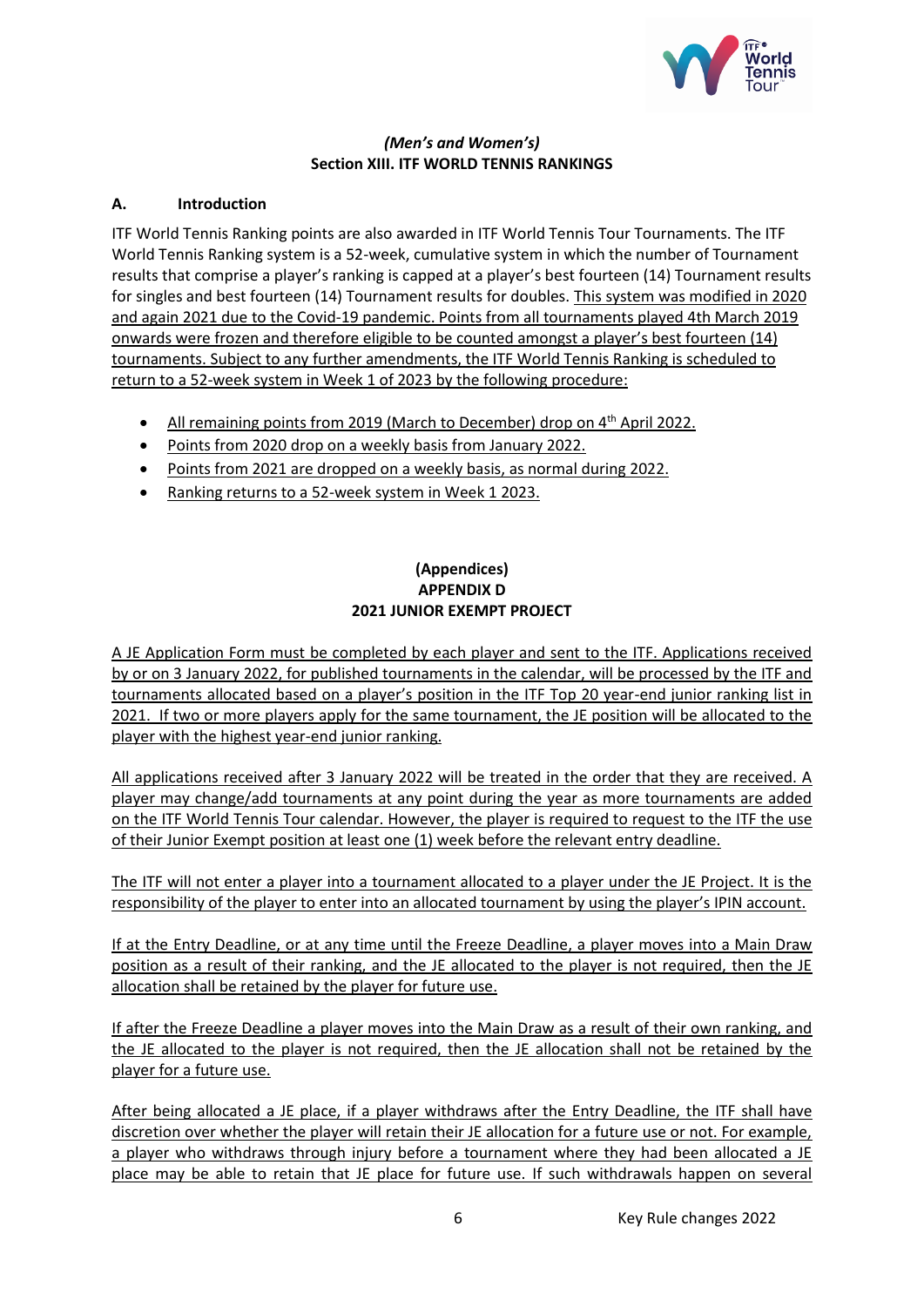

occasions, the ITF, after prior advice, may choose not to allow the player to retain the use of the JE place.

#### **(Appendices) APPENDIX F MEDIA, COMMERCIAL AND DATA RIGHTS**

## **2. Media Rights**

**Note:** These Media Rights provisions are subject to change during early 2022, as a result of the Connected Court project previously notified to National Associations. Tournaments taking place from 1 March 2022 onwards must not enter into any agreements to exercise their Media Rights without prior approval from the ITF.

#### **(Appendices) APPENDIX I ATP / ITF WORLD TENNIS RANKING POINT TABLES**

#### **A. ATP Ranking points**

ATP Ranking points will be awarded in Men's ITF World Tennis Tour Tournaments in singles and doubles as follows:

Singles

| <b>Tournament Level</b>     | Winner     | <b>Finalist</b> | <b>SF</b>       | QF | <b>R16</b> | <b>R32</b>                   | QFR <sup>^</sup>         | FQR* |
|-----------------------------|------------|-----------------|-----------------|----|------------|------------------------------|--------------------------|------|
| \$25,000 &<br>$$25,000 + H$ | 25         | <u>16</u>       | $\underline{8}$ | 3  |            | $\qquad \qquad \blacksquare$ | $\overline{\phantom{a}}$ |      |
| \$15,000 &<br>$$15,000 + H$ | <u> 15</u> | 8               | 4               | 2  |            |                              | $\overline{\phantom{0}}$ |      |

^ Qualifier

\*FQR – Qualifying Finalist

Doubles

| <b>Tournament Level</b>     | Winner | <b>Finalist</b> | <b>SF</b> | QF | <b>R16</b> |
|-----------------------------|--------|-----------------|-----------|----|------------|
| \$25,000 &<br>$$25,000 + H$ | 25     | <u> 16</u>      | <u>8</u>  | 3  |            |
| \$15,000 &<br>$$15,000 + H$ | 15     | <u>8</u>        |           |    |            |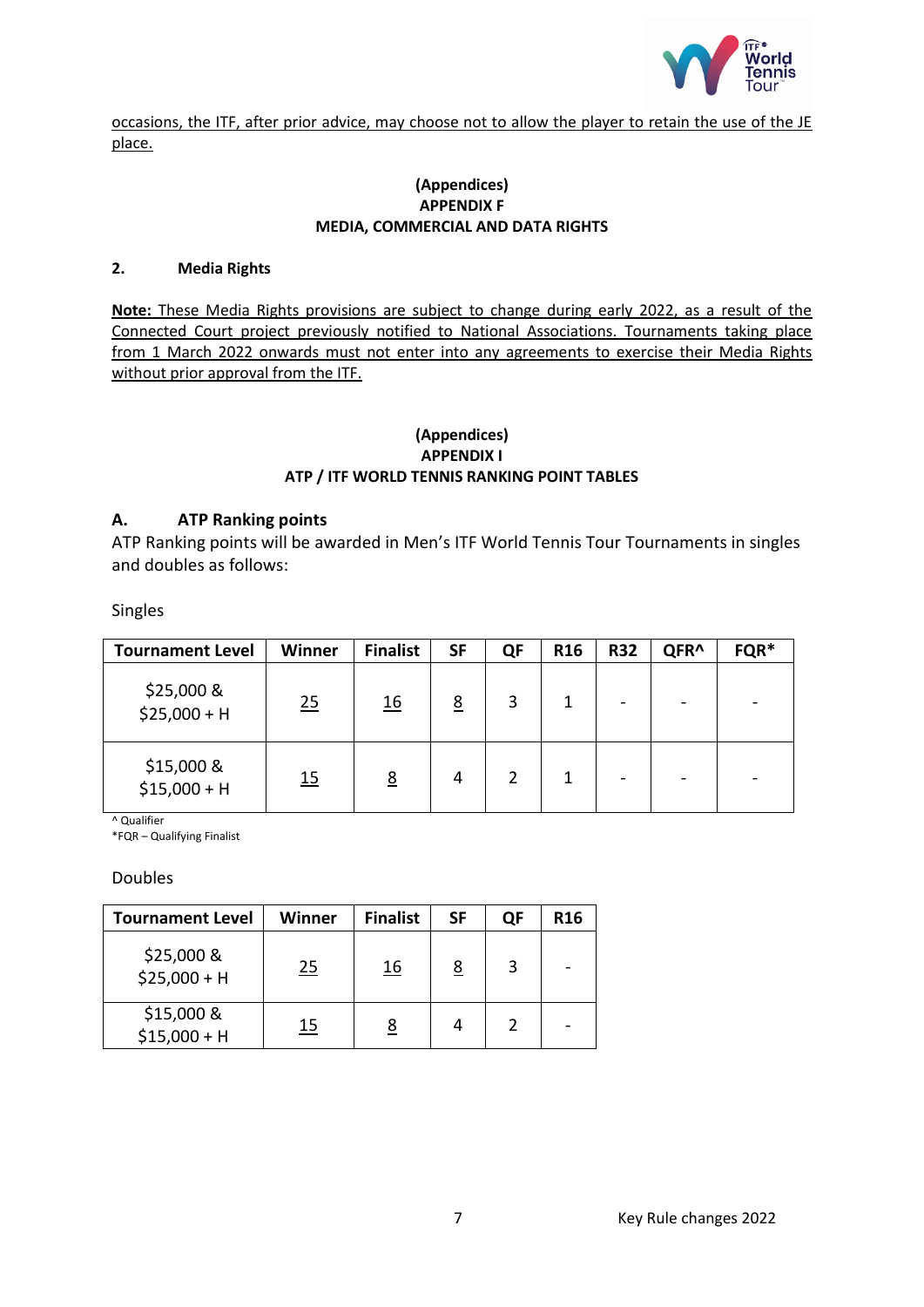

## *(Appendices)* **APPENDIX K WTA / ITF WORLD TENNIS RANKING POINT TABLES**

## **A. WTA Ranking points**

WTA Ranking points will be awarded for tournaments played in 2022 at all Women's ITF World Tennis Tour Tournaments in singles and doubles as follows:

| Category (Draw Size)            | W   | $\mathbf{F}$ | <b>SF</b>      | <b>OF</b>      | <b>R16</b>               | <b>R32</b>               | <b>R64</b>               | <b>R128</b>              | <b>OFR</b>               | <b>FOR</b>     | Q <sub>2</sub>           | Q1                       |
|---------------------------------|-----|--------------|----------------|----------------|--------------------------|--------------------------|--------------------------|--------------------------|--------------------------|----------------|--------------------------|--------------------------|
| ITF $$100,000 + H(48S, 32O)$    | 150 | 90           | 55             | 28             | 14                       | $\tau$                   | 1                        |                          | 6                        | $\overline{4}$ |                          |                          |
| ITF $$100,000 + H (32S,32/24O)$ | 150 | 90           | 55             | 28             | 14                       | $\mathbf{1}$             | ÷.                       |                          | 6                        | $\overline{4}$ | ÷.                       |                          |
| ITF $$100.000 + H(32S.48/64O)$  | 150 | 90           | 55             | 28             | 14                       | $\mathbf{1}$             |                          |                          | 6                        | $\overline{4}$ |                          |                          |
| ITF $$100,000 + H(16D)$         | 150 | 90           | 55             | 28             | $\mathbf{1}$             | $\sim$                   | $\overline{a}$           |                          | L.                       |                | L.                       |                          |
| ITF \$100,000 (48S, 32O)        | 140 | 85           | 50             | 25             | 13                       | $\mathcal{I}$            | 1                        | $\overline{\phantom{a}}$ | 6                        | $\overline{4}$ | $\sim$                   | $\tilde{\phantom{a}}$    |
| ITF \$100,000 (32S,32/24O)      | 140 | 85           | 50             | 25             | 13                       | $\mathbf{1}$             | $\overline{\phantom{a}}$ | $\overline{\phantom{a}}$ | 6                        | $\overline{4}$ | $\overline{\phantom{a}}$ | $\sim$                   |
| ITF \$100,000 (32S, 48/64O)     | 140 | 85           | 50             | 25             | 13                       | $\mathbf{1}$             | $\overline{\phantom{a}}$ | $\sim$                   | 6                        | $\overline{4}$ | $\sim$                   | $\overline{\phantom{a}}$ |
| ITF \$100,000 (16D)             | 140 | 85           | 50             | 25             | $\mathbf{1}$             | $\sim$                   |                          |                          | L.                       |                |                          |                          |
| ITF $$80,000 + H(48S, 32O)$     | 130 | 80           | 48             | 24             | 12                       | 6                        | $\mathbf 1$              | $\overline{a}$           | 5                        | 3              | ÷,                       |                          |
| ITF $$80,000 + H (32S,32/24O)$  | 130 | 80           | 48             | 24             | 12                       | $\mathbf{1}$             | $\mathcal{L}$            | $\sim$                   | 5                        | $\overline{3}$ | $\overline{a}$           | $\overline{\phantom{a}}$ |
| ITF $$80,000 + H (32S, 48/64O)$ | 130 | 80           | 48             | 24             | 12                       | $\mathbf{1}$             | $\mathbb{L}$             | $\overline{\phantom{a}}$ | 5                        | $\overline{3}$ | $\overline{\phantom{a}}$ | $\overline{\phantom{a}}$ |
| ITF $$80,000 + H (16D)$         | 130 | 80           | 48             | 24             | $\mathbf{1}$             | $\bar{\mathcal{L}}$      | $\overline{\phantom{a}}$ | $\overline{\phantom{a}}$ | $\overline{\phantom{a}}$ | L.             | $\overline{\phantom{a}}$ | $\sim$                   |
| ITF \$80,000 (48S, 32O)         | 115 | 70           | 42             | 21             | 10                       | $6 \overline{6}$         | $\mathbf{1}$             | $\overline{\phantom{a}}$ | 5                        | 3              | $\sim$                   |                          |
| ITF \$80,000 (32S,32/24Q)       | 115 | 70           | 42             | 21             | 10                       | $\mathbf{1}$             | $\overline{\phantom{a}}$ |                          | 5                        | $\overline{3}$ | $\overline{\phantom{a}}$ |                          |
| ITF \$80,000 (32S, 48/64O)      | 115 | 70           | 42             | 21             | 10                       | 1                        | $\mathcal{L}$            | L.                       | 5                        | 3              | $\sim$                   | $\overline{a}$           |
| ITF \$80,000 (16D)              | 115 | 70           | 42             | 21             | $\mathbf{1}$             | $\mathbf{r}$             | $\overline{a}$           | $\overline{\phantom{a}}$ | $\overline{a}$           |                | $\overline{a}$           |                          |
| ITF $$60,000 + H(48S, 32O)$     | 100 | 60           | 36             | 18             | 9                        | 5                        | $\mathbf{1}$             |                          | 5                        | 3              | $\overline{\phantom{a}}$ |                          |
| ITF $$60,000 + H (32S,32/24O)$  | 100 | 60           | 36             | 18             | 9                        | $\mathbf{1}$             | $\overline{\phantom{a}}$ |                          | 5                        | $\overline{3}$ |                          |                          |
| ITF $$60,000 + H (32S, 48/64Q)$ | 100 | 60           | 36             | 18             | 9                        | $\mathbf{1}$             |                          |                          | 5                        | 3              |                          |                          |
| ITF $$60,000 + H (16D)$         | 100 | 60           | 36             | 18             | $\mathbf{1}$             |                          |                          |                          |                          |                |                          |                          |
| ITF \$60,000 (48S, 32O)         | 80  | 48           | 29             | 15             | 8                        | $\overline{5}$           | 1                        |                          | 5                        | $\overline{3}$ | ÷.                       | ÷                        |
| ITF \$60,000 (32S,32/24O)       | 80  | 48           | 29             | 15             | 8                        | $\mathbf{1}$             | $\overline{a}$           |                          | 5                        | $\overline{3}$ | ÷,                       |                          |
| ITF \$60,000 (32S, 48/64O)      | 80  | 48           | 29             | 15             | 8                        | $\mathbf{1}$             | $\mathbf{r}$             |                          | 5                        | $\overline{3}$ | ÷,                       |                          |
| ITF \$60,000 (16D)              | 80  | 48           | 29             | 15             | $\mathbf{1}$             | $\sim$                   | $\sim$                   |                          | $\overline{a}$           |                | $\overline{\phantom{a}}$ | $\overline{\phantom{a}}$ |
| ITF $$25,000 + H(48S, 32O)$     | 60  | 36           | 22             | 11             | 6                        | $\overline{3}$           | $\mathbf{1}$             | $\overline{a}$           | $\overline{2}$           |                | L.                       | $\overline{a}$           |
| ITF $$25,000 + H (32S,32/24O)$  | 60  | 36           | 22             | 11             | 6                        | $\mathbf{1}$             | $\overline{\phantom{a}}$ | $\overline{\phantom{a}}$ | $\overline{2}$           | ÷,             | $\overline{\phantom{a}}$ | $\sim$                   |
| ITF $$25,000 + H (32S, 48/64O)$ | 60  | 36           | 22             | 11             | 6                        | $\mathbf{1}$             | $\overline{\phantom{a}}$ | $\overline{\phantom{a}}$ | $\overline{2}$           | Ξ              | ÷,                       |                          |
| ITF $$25,000 + H(16D)$          | 60  | 36           | 22             | 11             | $\mathbf{1}$             | $\overline{\phantom{a}}$ | ÷                        |                          | ÷                        |                |                          |                          |
| ITF \$25,000 (48S, 32Q)         | 50  | 30           | 18             | $\mathbf Q$    | 5                        | $\overline{3}$           | $\mathbf{1}$             |                          | $\mathbf{1}$             | ÷              | ÷,                       |                          |
| ITF \$25,000 (32S,32/24Q)       | 50  | 30           | 18             | $\mathbf{Q}$   | 5                        | $\overline{\phantom{a}}$ | $\mathcal{L}$            | $\overline{\phantom{a}}$ | $\mathbf{1}$             | L.             | $\overline{\phantom{a}}$ | $\sim$                   |
| ITF \$25,000 (32S, 48/64O)      | 50  | 30           | 18             | $\mathbf{Q}$   | 5                        | $\sim$                   | $\mathcal{L}$            | $\overline{a}$           | $\mathbf{1}$             | ÷              | $\sim$                   | ÷.                       |
| ITF \$25,000 (16D)              | 50  | 30           | 18             | 9              | $\mathbf{1}$             | ÷.                       | $\sim$                   | $\overline{a}$           | $\overline{\phantom{a}}$ |                | $\overline{a}$           | ٠                        |
| ITF \$15,000 (32S,32/24Q)       | 10  | 6            | $\overline{4}$ | $\mathfrak{2}$ | $\mathbf{1}$             | $\overline{\phantom{a}}$ | $\overline{\phantom{a}}$ | ٠                        | $\overline{\phantom{a}}$ |                | ٠                        |                          |
| ITF \$15,000 (32S, 48/64O)      | 10  | 6            | $\overline{4}$ | 3              | $\overline{2}$           | $\overline{\phantom{a}}$ | $\blacksquare$           | $\overline{\phantom{a}}$ | $\overline{a}$           |                | $\overline{\phantom{a}}$ |                          |
| ITF \$15,000 (16D)              | 10  | 6            | $\overline{4}$ | 1              | $\overline{\phantom{a}}$ | ٠                        | $\sim$                   | $\sim$                   | $\sim$                   |                | $\sim$                   |                          |